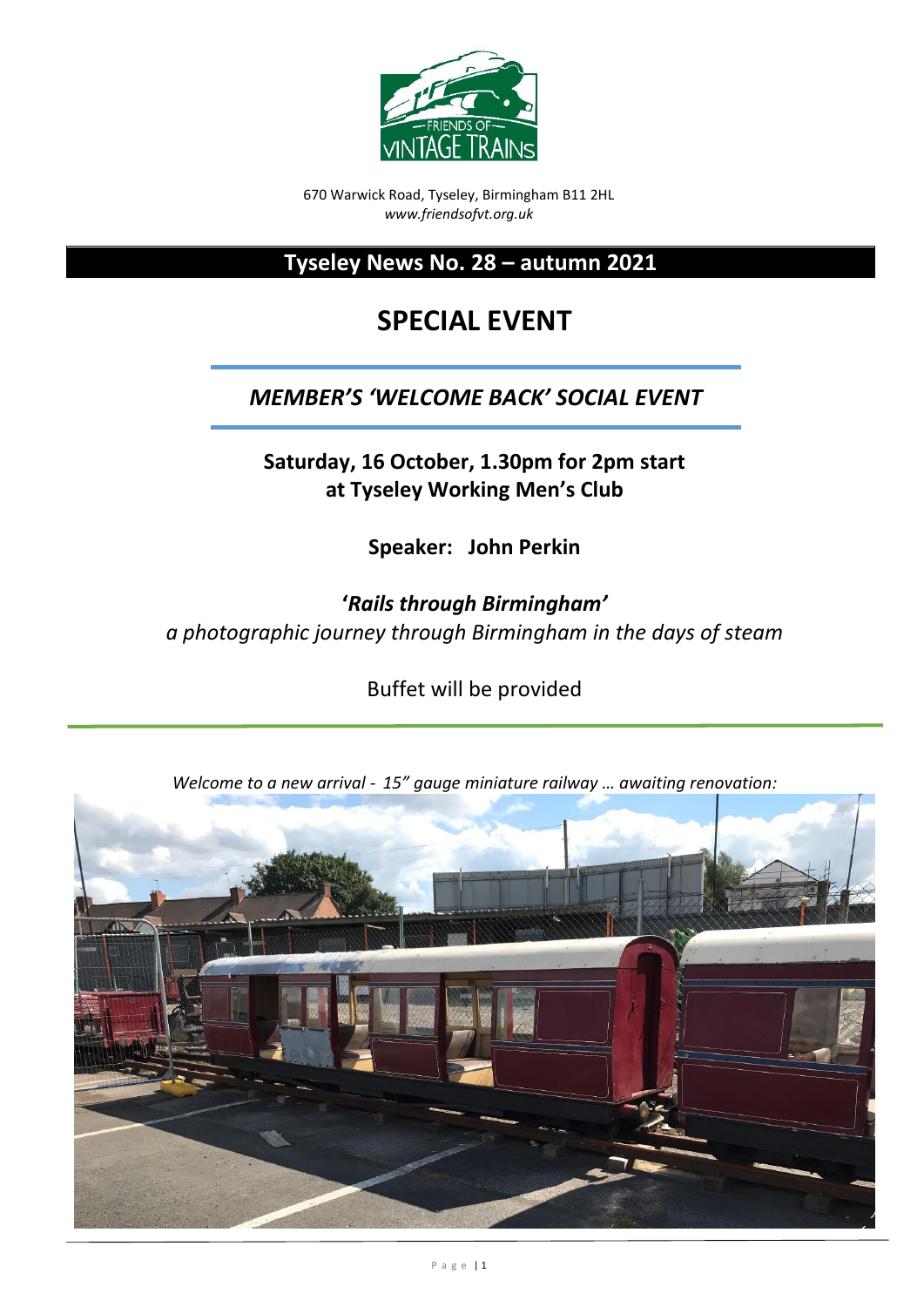Dear Member,

Welcome to Tyseley News No. 28, the occasional newsletter for Members of the Friends of Vintage Trains.

As I write this there still remains uncertainty about Covid but we all have to stay optimistic that things are returning back to something approaching normality. Your Committee decided some time ago to organise some social events for you, the Members, but Covid has sabotaged our plans to date. However, we are delighted to say that the first event has been confirmed for **Saturday, 16 October 2021** as a 'Welcome Back'.

This will be hosted at the Tyseley Working Men's Club which is situated opposite Tyseley Loco Works. Doors will open at 1.30 pm for a 2.00 pm start.

There is going to be a guest speaker who is John Perkin from Shropshire. He will give a couple of illustrated talks. The first will be on steam between Lickey Bank and Birmingham, very timely with the Vintage Trains tour on 20 November. The second will be the GWR route from Birmingham to Knowle.

This exclusive member's event is a new benefit for members and there will be no charge for you to attend and to bring a guest for free. A light refreshment buffet will be provided.

If this goes well it is planned to hold regular similar events throughout the year.

Registration is not required, but it would greatly help our planning, especially for the catering, if you would complete the brief registration of interest form on our website: [www.FriendsofVT.org.uk,](http://www.friendsofvt.org.uk/) or telephone 07384 471552.

We plan to hold a raffle where the top prize will be a full size replica nameplate for 'Kolhapur'.



It will be an opportunity for Members and guests to meet up after the long Covid lay-off and the Committee hope they will have the chance to meet and chat with many members.

In other event news, we are sad to report that the Warley National Model Railway Show, planned for November at the NEC in Birmingham, has been cancelled, and so, too, has the Open Weekend at Tyseley on 23/24 October. There is a need, still, to take things a little gently and it is very much hoped that these events will be back in our calendars in 2022. Thanks to all of the volunteers who had already offered to help and we hope to see you next year.

As reported in the spring edition of 'Steam in Trust' the Friends held an Annual General Meeting to cover essential business needs. The Minutes of the meeting are given overleaf. The date for the 2022 AGM has already been set for 19 March 2022 so do keep a note in your diary or on your 2022 calendar!

#### **Calendars and cards are now on sale**

Following the success of the first ever Friends of Vintage Trains' calendar, the Committee have been busy during the Covid break and created a new one for 2022 which is now on sale. Each page of the calendar has a Vintage Trains related image reflecting 'Memorable Moments/Record Breaking Achievements' over the years using not only the Tyseley Collection locomotives, but some inspiring guest engines, too.

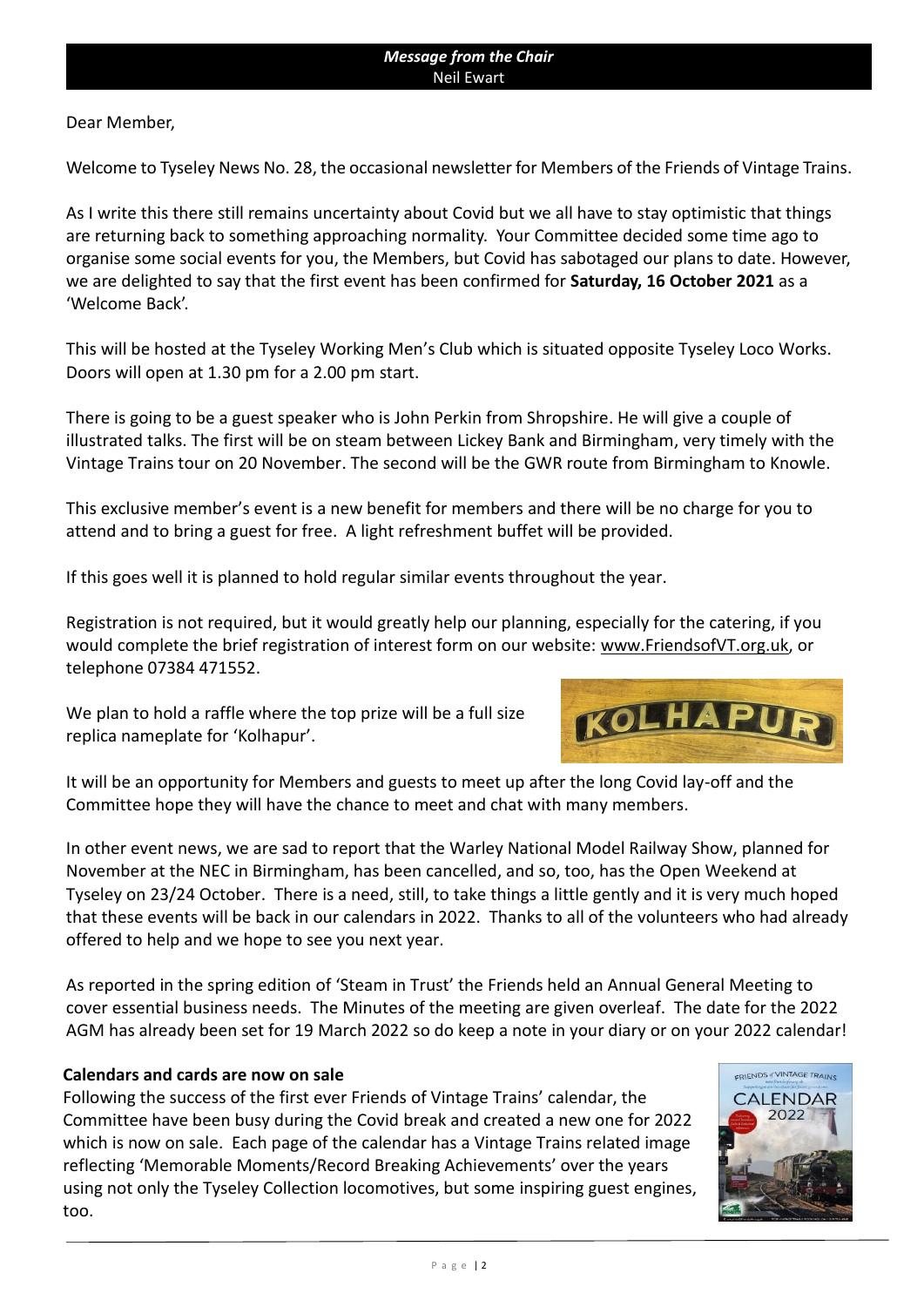The calendar is A4, spiral bound on the top edge, month-to-a-page with a description of the featured locomotive and an interesting snippet looking back at historical events in that month. The calendar costs £6 plus postage and can be ordered via the website [www.FriendsofVT.org.uk](http://www.friendsofvt.org.uk/) or by using the enclosed order form. The calendars are also available to purchase if you are travelling on a Vintage Trains tour.

The packs of greetings cards are still available to purchase. They are postcard size and have the greeting 'Best wishes' inside. Each pack contains five mixed cards with envelopes and cost £4 per pack, plus postage. Again, these can be ordered via the website or by returning the enclosed order form.

#### **New Volunteering Project**

The photograph at the front page shows a recent new arrival at Tyseley – a 15" gauge miniature railway. The Thursday night volunteer group have been assigned this as a project to restore and more details will be coming in the next issue of 'Steam in Trust'. If you would like to join the group email [volunteering@vintagetrains.co.uk](mailto:volunteering@vintagetrains.co.uk) or telephone 07384 471552 and a message will be passed on.

I, and my fellow Committee members, look forward to seeing you at the Social Event in October or around and about Tyseley.

Best wishes and stay safe.

#### **Neil Ewart**

Chairman, Friends of Vintage Trains

# **MINUTES OF THE FRIENDS OF VINTAGE TRAINS ANNUAL GENERAL MEETING Held on 27 March 2021 via Zoom due to Covid-19 restrictions**

# **1. ATTENDED**

Robin Coombes, Neil Ewart, Paul Hatton, Mary McCullough, Dave Martin, Sharon Salter, Chris Schroeder, Tony Watson, Bernard Wright. Mark and Fiona Smee attended as independent observers.

#### **2. APOLOGIES**

Geoff Middleton, Jeff Robinson

# **3. CHAIRMAN'S WELCOME**

The Chairman thanked the Committee for giving up their time to attend this AGM via Zoom. It was disappointing not to meet up with Members but there had been little choice than to hold the meeting remotely due to the Covid-19 restrictions in place at the time to the meeting.

#### **4. MINUTES OF THE MEETING HELD ON 24 MARCH 2019**

The Minutes of the meeting held on 24 March 2019, circulated ahead of the meeting, were taken as read. No matters were raised and were accepted as a true record of the meeting.

#### **5. CHAIRMAN'S REPORT**

This is the first Annual General Meeting of the Friends of Vintage Trains following its transition from Vintage Trains Society approved at the AGM in 2019. The full Chairman's report had been published in 'Tyseley News' No. 27 and was taken as read.